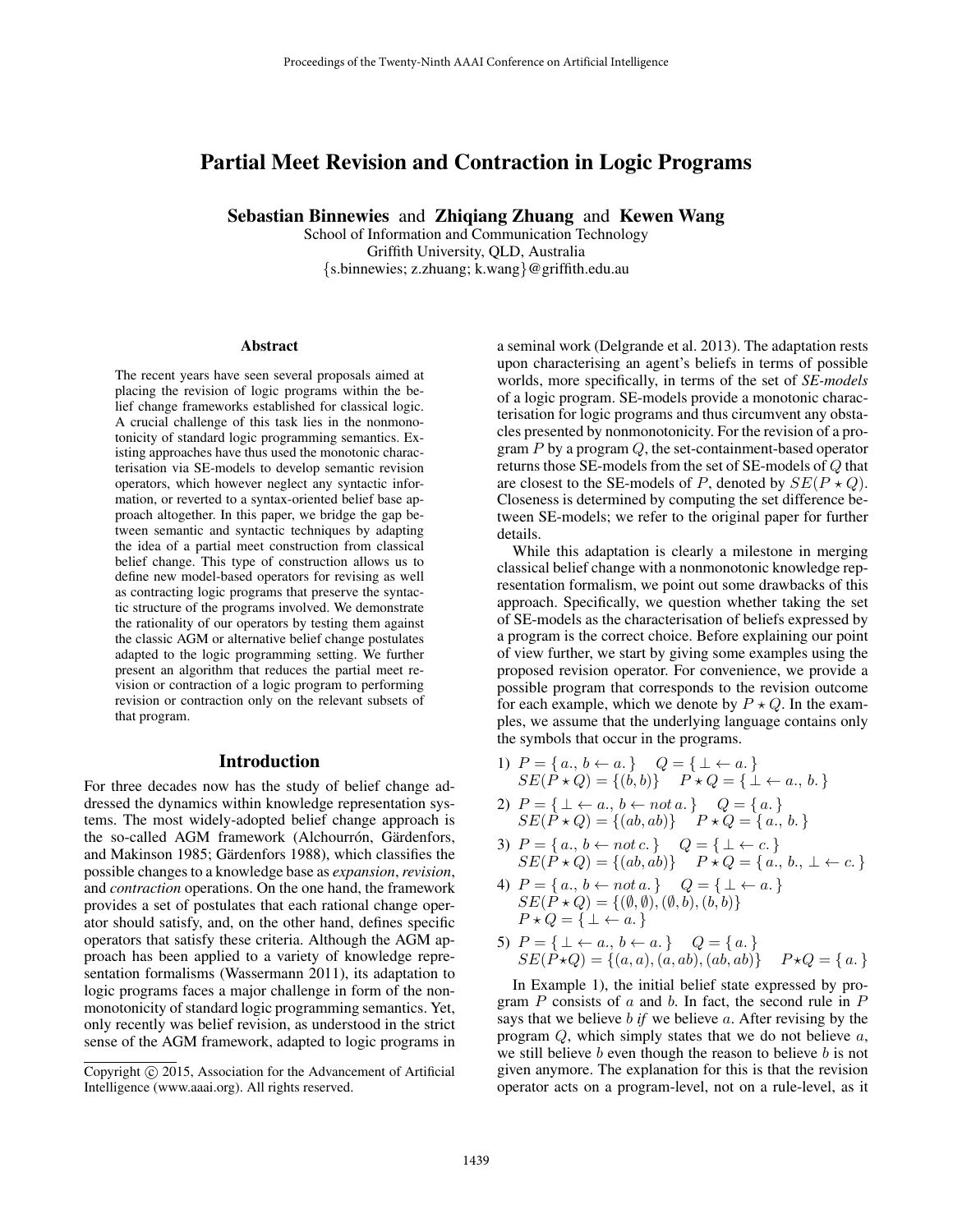considers just the SE-models of the program in its entirety. However, the dependency of  $b$  on  $a$  is not captured by the SE-models of the program, only by the SE-models of the second rule. Therefore, b is treated as an independent fact during the revision process. The situation is similar in Example 2). Here, we initially believe b due to the absence of belief  $a$ . After the revision, we continue to believe  $b$  even though the grounds for  $b$  do not exist anymore.

In Example 3), we are indifferent with respect to  $b$  initially and should believe  $b$  when we do not believe  $c$ . The revising program Q contains information that c indeed does not hold. Thus, b is incorporated into the new belief state. Yet, Example 4) describes a similar scenario in which  $b$  is not included in the resulting belief state, thereby showing a clear discrepancy to the behaviour of the revision operator in the previous example. It seems that some dependencies between atoms expressed in  $P$  are respected, while others are not.

Comparing Examples 4) and 5) demonstrates another characteristic of the revision operator. In both examples, the revision operation effectively disregards the second rule in  $P$ . This is due to the fact that the set of SE-models of  $P$ is exactly the set of SE-models of the first rule. The second rule is thus *locally irrelevant* (Delgrande and Wang 2014). Consequently, the revision operator returns a result as if P had consisted merely of the first rule.

We can attribute these two characteristics of the revision operator to its focus on the program-level. In such an approach, a program may freely be substituted with any other that has the same set of SE-models and the revision output will remain the same. Obviously, this is a direct consequence of the assumption that an agent's beliefs are represented by the set of SE-models of a program. Yet, the information expressed by a program is more than just its set of SE-models – a program also encodes any relationships between the atoms occurring in it (Leite and Pereira 1998). We take these relationships into account in the construction of belief change operators for logic programs presented in the next sections. Instead of a program-level perspective, we take a more fine-grained, *rule-level* perspective by understanding a belief state as the collection of the sets of SEmodels of all rules in a program, in the spirit of (Slota and Leite 2012). We represent a belief state in the format of a program, such that each rule in the program represents one element of the collection.

The contributions of this paper are the following:

- We define model-based operators for the expansion, revision, and contraction of logic programs that preserve the syntactic information about relationships between atoms encoded in a program. Our operators thereby bridge the gap between semantic and syntactic belief change approaches, and, to the best of our knowledge, present the first definition of a model-based contraction operator for logic programs.
- We adapt the classic AGM belief change postulates to the logic programming setting and show that our operators satisfy all major postulates. For those postulates that are not satisfied, we discuss their suitability, provide alterna-

tive postulates, and demonstrate compliance.

• We introduce the notion of a *module* as a subset of a program and define which modules are relevant to a revision or contraction operation. Using this definition, we develop an algorithm that reduces the revision or contraction of a program to revising or contracting only the relevant modules of that program.

### Preliminaries

We first briefly recall syntax and semantics of logic programs (Lifschitz, Pearce, and Valverde 2001; Turner 2003) and review the foundations of belief change.

### Logic Programming

Let A be a finite vocabulary of propositional atoms. A *rule* r over A has the form

$$
a_1; \ldots; a_k; not b_1; \ldots; not b_l \leftarrow c_1, \ldots, c_m, not d_1, \ldots, not d_n. (1)
$$

Here, all  $a_i, b_i, c_i, d_i \in \mathcal{A}$  and  $k, l, m, n \geq 0$ . The operators 'not', ';', and ',' stand for default negation, disjunction, and conjunction, respectively. For convenience, let  $H^+(r) = \{a_1, \ldots, a_k\}, H^-(r) = \{b_1, \ldots, b_l\}, B^+(r) =$  ${c_1, \ldots, c_m}$ , and  $B^{-}(r) = {d_1, \ldots, d_n}$ . If  $k = 1$  and  $l = m = n = 0$ , then r is called a *fact* and we omit '←'; if  $k = l = 0$ , then r is a *constraint* and we denote the empty disjunction by  $\bot$ . Let  $At(r)$  and  $At(R)$  denote the set of all atoms that occur in a rule of the form (1) and in a set of rules R, respectively. A *(generalised) logic program* is a finite set of rules of the form (1). We write  $\mathcal{LP}$  for the class of all logic programs.

An *interpretation*  $Y \subseteq A$  satisfies a program  $P$ , denoted by  $Y \models P$ , iff it is a model of all rules under the standard definition for propositional logic such that each rule represents a standard conditional and default negation is transcribed to classic negation. An *answer set* of a program P is any subset-minimal interpretation Y that satisfies the *reduct*  $P^{Y}$  of P with respect to Y, defined as:  $P^{Y} = \{ H^{+}(r) \leftarrow \}$  $B^+(r) \mid r \in P, H^-(r) \subseteq Y$ , and  $B^-(r) \cap Y = \emptyset$ .

An *SE-interpretation* is a tuple  $(X, Y)$  of interpretations with  $X \subseteq Y \subseteq A$ . We usually write, e.g.,  $(ab, ab)$  instead of  $({a, b}, {a, b})$  for legibility. Let SE be the set of all SEinterpretations over  $A$ . For any set  $S$  of SE-interpretations, by  $\overline{S}$  we denote the complement of S with respect to  $\mathcal{SE}$ , that is,  $S = \mathcal{SE} \setminus S$ . An SE-interpretation  $(X, Y)$  is an *SE-model* of a program P iff  $Y \models P$  and  $X \models P^Y$ . The set of all SEmodels of P is denoted by SE(P) and P is *satisfiable* iff  $SE(P) \neq \emptyset$ . For any rule  $r \in P$ , we obtain the SE-models of r by setting  $SE(r) = SE(P')$  for  $P' = \{r\}$ . Note that  $SE(P) = \bigcap_{r \in P} SE(r)$ . Given two programs  $P, Q$ , we say that P is *strongly equivalent* to Q, denoted by  $P \equiv_s Q$ , iff  $SE(P) = SE(Q)$ , and P *implies* Q, denoted by  $P \models_s$ Q, iff  $SE(P) \subseteq SE(Q)$ . Furthermore, we write  $\models_s P$  to express  $SE(P) = \mathcal{SE}$ .

## Belief Change

The AGM framework (Alchourrón, Gärdenfors, and Makinson 1985; Gärdenfors 1988) defines *expansion*, *revision*, and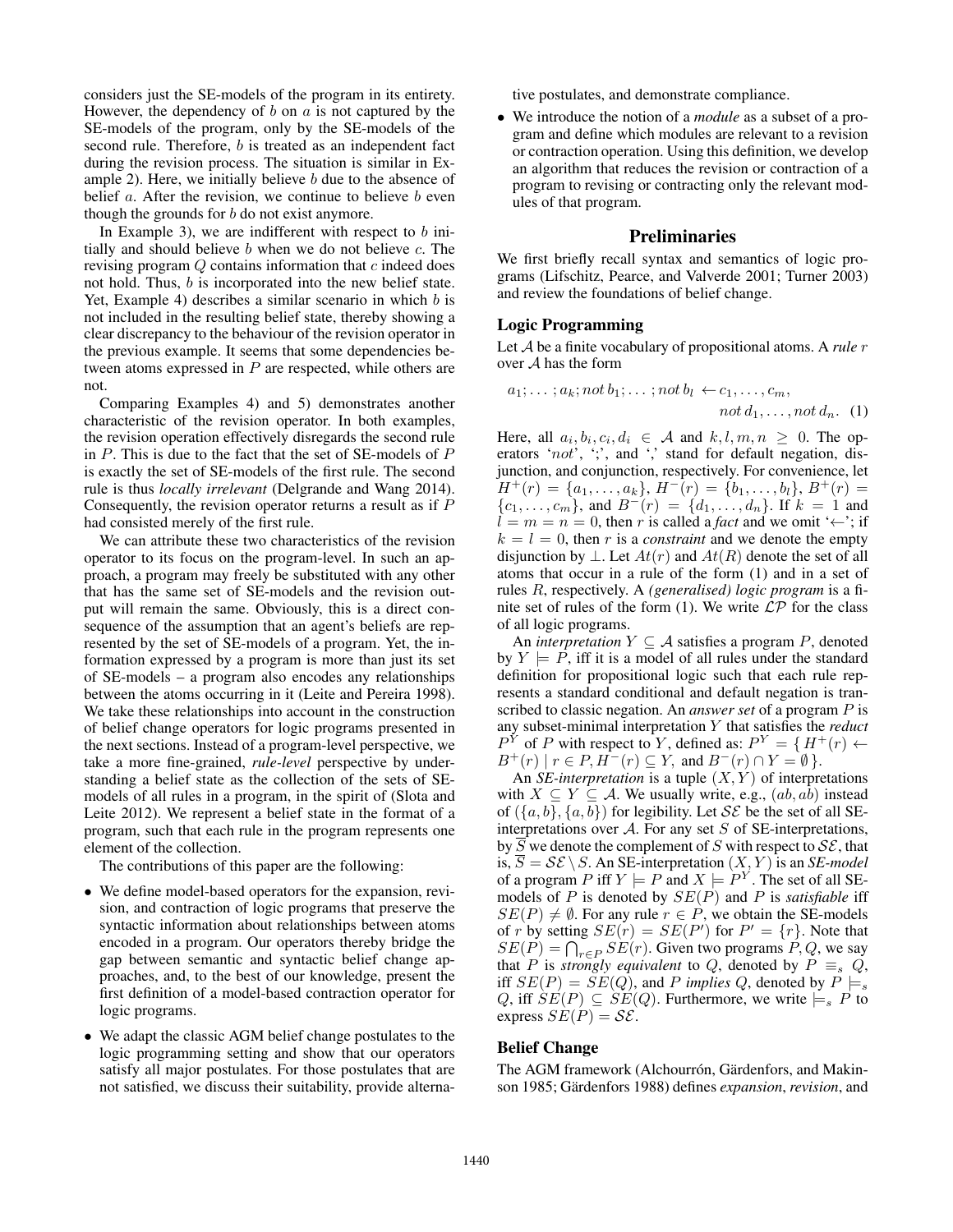*contraction* as the belief change operations on a knowledge base in light of some new information. In an expansion or revision, the new information is added to the knowledge base, and in the case of revision, existing information that conflicts with the new information is removed. Contraction refers to the process of removing some information from the knowledge base without adding any new information.

We call the information expressed by a knowledge base a *belief state*. In the AGM framework, a belief state is modelled as a *belief set*, defined as a set of sentences from some logic-based language that is closed under logical consequence. Here, we list the formula-based versions (Katsuno and Mendelzon 1991) of the AGM revision postulates, as they are more amenable to an adaptation for logic programs. They are as follows, where  $oplus$  denotes a revision operator and  $\phi$ ,  $\chi$ ,  $\psi$  are propositional formulas.

- ( $\oplus$ 1)  $\phi \oplus \chi$  implies  $\chi$
- (⊕2) If  $\phi \wedge \chi$  is satisfiable, then  $\phi \oplus \chi \equiv \phi \wedge \chi$
- ( $\oplus$ 3) If  $\chi$  is satisfiable, then  $\phi \oplus \chi$  is satisfiable
- (⊕4) If  $\phi_1 \equiv \phi_2$  and  $\chi_1 \equiv \chi_2$ , then  $\phi_1 \oplus \chi_1 \equiv \phi_2 \oplus \chi_2$

The AGM postulates for contraction are given below, where  $\ominus$  represents a contraction operator, K is a belief set,  $\phi$  is a formula, and  $Cn(\cdot)$  stands for a logical consequence function.

- $(\ominus 1)$   $K \ominus \phi = Cn(K \ominus \phi)$
- $(\ominus 2)$   $K \ominus \phi \subseteq K$
- ( $\ominus$ 3) If  $\phi \notin K$ , then  $K \ominus \phi = K$
- ( $\ominus$ 4) If  $\nvdash \phi$ , then  $\phi \notin K \ominus \phi$
- $(\ominus 5)$   $K \subseteq Cn((K \ominus \phi) \cup {\phi})$
- ( $\ominus$ 6) If  $\phi_1 \equiv \phi_2$ , then  $K \ominus \phi_1 = K \ominus \phi_2$

# A New Approach to Belief Change under SE-Models

Before we develop the construction of partial meet revision and contraction in the next two sections, we start by defining the *expansion* of a logic program. In the following sections, we use  $P$  and  $Q$  to denote two arbitrary logic programs.

Definition 1. *Let* P *be a logic program. An operator* + *is an* expansion operator *for* P *such that, for any logic program* Q*,*

$$
P + Q = P \cup Q.
$$

This definition is a direct adaptation of the original formulation of expansion (Alchourrón, Gärdenfors, and Makinson 1985): to obtain the expansion of P by  $Q$ , all rules of  $Q$  are added to those of P, even if the outcome will be an inconsistent program.

#### Partial Meet Revision

The adaptation of the AGM revision postulates to logic programs is straightforward and given below, where ∗ is a function from  $\mathcal{LP} \times \mathcal{LP}$  to  $\mathcal{LP}$ :

- $(*1)$   $P * Q \models_s Q$
- (\*2) If  $P + Q$  is satisfiable, then  $P * Q \equiv_s P + Q$

### (\*3) If Q is satisfiable, then  $P * Q$  is satisfiable

(\*4) If  $P_1 \equiv_s P_2$  and  $Q_1 \equiv_s Q_2$ , then  $P_1 * Q_1 \equiv_s P_2 * Q_2$ 

We now generate a partial meet construction of logic program revision. As the basis for our construction, we define a *compatible set* of some program with respect to another program as the dual of a remainder set (Alchourrón, Gärdenfors, and Makinson 1985).

Definition 2. *Let* P, Q *be logic programs. The set of* compatible sets *of* P *with respect to* Q *is*

$$
\mathbb{P}_Q = \{ R \mid R \subseteq P, SE(R) \cap SE(Q) \neq \emptyset, \text{ and for all } R' \text{ with } R \subset R' \subseteq P : SE(R') \cap SE(Q) = \emptyset \}.
$$

Each compatible set is a maximal subset of  $P$  that is consistent with Q under SE semantics. Each is thus a candidate to be returned together with Q as the outcome of a revision. To determine exactly which candidate(s) to choose, we employ a *selection function*.

**Definition 3.** A selection function  $\gamma$  *for a set* M *is a function such that:*

\n- 1. 
$$
\gamma(M) \subseteq M
$$
;
\n- 2. if  $M \neq \emptyset$ , then  $\gamma(M) \neq \emptyset$ .
\n

We can now define *partial meet revision* for logic programs as the intersection of the selected compatible sets added to Q.

Definition 4. *Let* P *be a logic program. For any logic program* Q*, we define an operator* ∗ *as a* partial meet revision operator *for* P *such that*

$$
P * Q = \bigcap \gamma(\mathbb{P}_Q) + Q.
$$

**Example 1.** *Let*  $P = \{a_1, b \leftarrow a_2\}$  *and*  $Q = \{\perp \leftarrow a_3\}.$ *We have*  $\mathbb{P}_Q = \{ \{ b \leftarrow a \} \} = \gamma(\mathbb{P}_Q)$ *, for any selection function*  $\gamma$ *, and thus*  $P * Q = \{ b \leftarrow a, \bot \leftarrow a \}$ *.* 

The following theorem states that the revision operator satisfies all major postulates from above.

Theorem 1. *The revision operator* ∗ *satisfies (*∗1*), (*∗2*), and (*∗3*).*

*Proof.* (\*1): Since  $Q \subseteq P * Q$ , it holds that  $P * Q \models_s Q$ . (\*2): If  $P + Q$  is satisfiable, then  $\mathbb{P}_Q = \{P\} = \gamma(\mathbb{P}_Q)$ , for any selection function  $\gamma$ , and thus  $P * Q = P + Q$ . (\*3): Let Q be satisfiable. For any  $R \in \mathbb{P}_Q$ ,  $R + Q$  is satisfiable, which implies  $P * Q$  is satisfiable.

Postulate (∗4) is called *Syntax-Independence* and requires that the SE-models of a revision outcome remain the same if we substitute the initial and the revising program each by strongly equivalent programs. However, as pointed out above, the information content of a logic program is captured not only by its set of SE-models, but also by its rules that encode the relationships between atoms in the program. Therefore, postulate (∗4) is too strict a requirement for any logic program revision operator that respects semantic as well as syntactic information. The operator ∗ is such an operator and thus does not satisfy (∗4), as shown in the next example.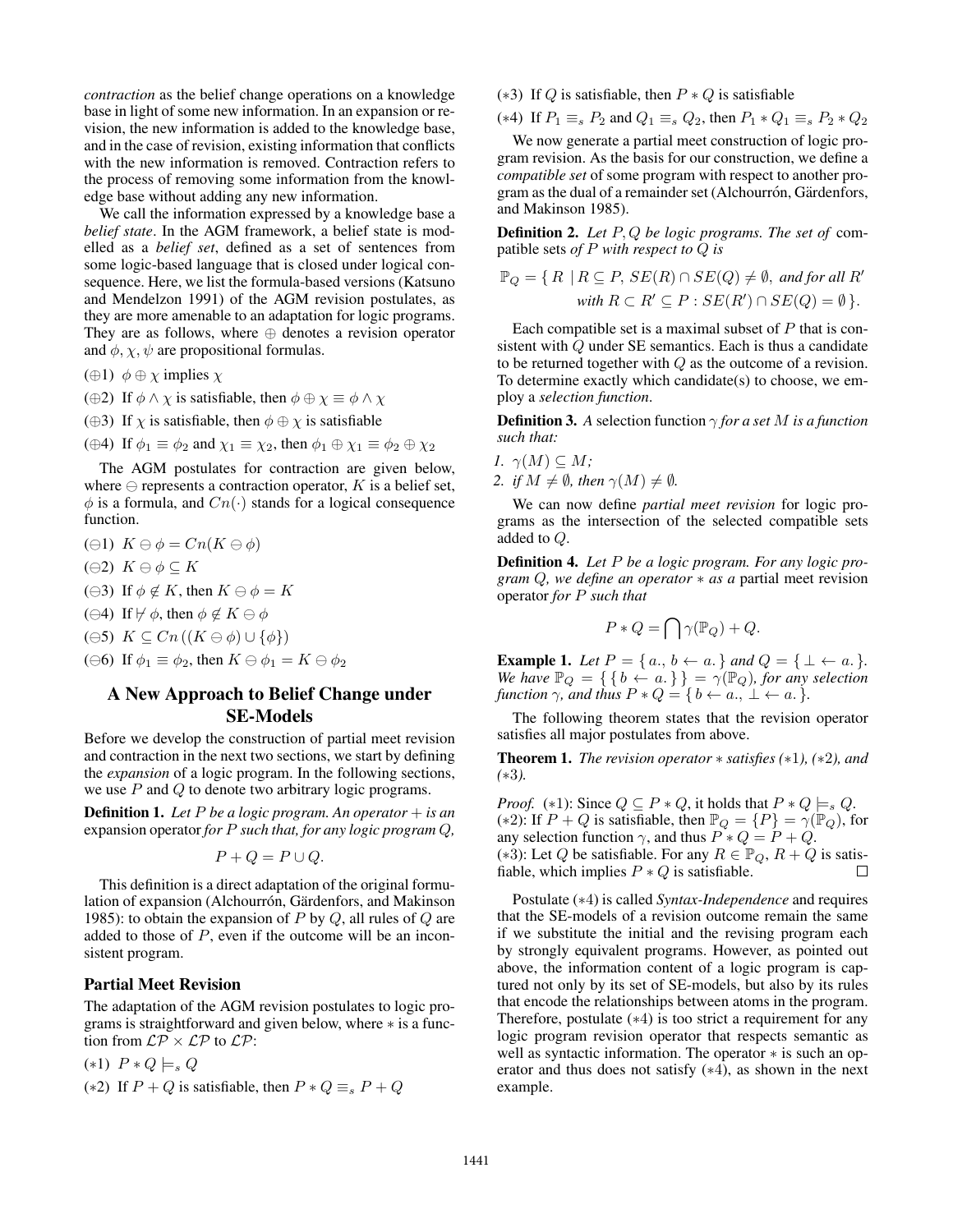**Example 2.** Let  $P' = \{a_0, b_1\}$  and  $Q = \{\perp \leftarrow a_1\}$ . We *have*  $\overline{P}_Q' = \{ \{ b. \} \} = \gamma(\overline{P}_Q)$ *, for any selection function*  $\gamma$ *, and thus*  $P * Q = \{b_1, \perp \leftarrow a\}$ .

Although  $P$  from Example 1 and  $P'$  from Example 2 are strongly equivalent, we can see that  $P * Q$  and  $P^{\dagger} * Q$ are not, because  $SE(P * Q) = \{(\emptyset, \emptyset), (\emptyset, b), (b, b)\}\neq$  $\{(b, b)\} = SE(P'*Q)$ . Alternatively, we consider the weakening of (∗4), also known as *Weak Independence of Syntax* (Osorio and Cuevas 2007):

(\*4w) If  $Q_1 \equiv_s Q_2$ , then  $P * Q_1 \equiv_s P * Q_2$ .

The next proposition then follows directly from Definition 4.

Proposition 1. *The revision operator* ∗ *satisfies (*∗4*w).*

Returning to our motivation, we can see that partial meet revision addresses the shortcomings of the distance-based revision method. For the examples in the introduction we obtain:

- 1)  $SE(P * Q) = \{ (\emptyset, \emptyset), (\emptyset, b), (b, b) \}$  $P * Q = \{ \perp \leftarrow a, b \leftarrow a. \}$
- 2)  $SE(P * Q) = \{(a, a), (a, ab), (ab, ab)\}$  $P * Q = \{a., b \leftarrow not\ a.\}$
- 3)  $SE(P * Q) = \{(ab, ab)\}\$  $P * Q = \{a., b \leftarrow not c., \perp \leftarrow c.\}$

4) 
$$
SE(P * Q) = \{(b, b)\}
$$
  
\n $P * Q = \{\bot \leftarrow a, b \leftarrow not a.\}$ 

5) 
$$
SE(P * Q) = \{(ab, ab)\}
$$
  $P * Q = \{a., b \leftarrow a.\}$ 

In Examples 1) and 2), the partial meet revision operator preserves the dependency of b on a and not a, respectively. This is expressed on the syntactic level by the revised program  $P * Q$  and on the semantic level by  $SE(P * Q)$ . Regarding Examples 3) and 4), the partial meet revision operator treats the dependency of  $b$  on not  $c$  and not  $a$ , respectively, in the same manner and adds  $b$  to the belief state uniformly in both examples. Finally, the partial meet revision operator takes into account all rules in a program, even those that may be "invisible" from a purely model-based perspective, as shown by the outcomes for Examples 4) and 5).

#### Partial Meet Contraction

Having defined a revision operator, we now turn to the case of belief contraction. The following is an adaptation of the AGM contraction postulates, where  $\div$  is a function from  $\mathcal{LP}\times\mathcal{LP}$  to  $\mathcal{LP}$ :

 $(-1)$   $P \div Q$  is a logic program

$$
(-2) P \doteq Q \subseteq P
$$

$$
(\div 3)
$$
 If  $P \not\models_s Q$ , then  $P \div Q = P$ 

$$
(-4)
$$
 If  $\not\models_s Q$ , then  $P \doteq Q \not\models_s Q$ 

$$
(-5) (P \div Q) + Q \models_s P
$$

$$
(\div 6)
$$
 If  $P_1 \equiv_s P_2$  and  $Q_1 \equiv_s Q_2$ , then  $P \div Q_1 \equiv_s P \div Q_2$ 

Again, we focus on individual rules of a program and their models as the basis of our construction. In line with classic belief change, the contraction of a program P by a program Q should eliminate from P all those beliefs from which  $Q$  can be derived. We use the complement of  $SE(Q)$ ,  $SE(Q)$ , to determine all subsets of P that do not imply Q, denoted as

$$
\mathbb{P}_{Q}^{-} = \{ R \mid R \subseteq P, SE(R) \cap \overline{SE(Q)} \neq \emptyset, \text{ and for all } R'
$$
  
with  $R \subset R' \subseteq P : SE(R') \cap \overline{SE(Q)} = \emptyset \}.$ 

Definition 5. *Let* P *be a logic program. For any logic program* Q*, we define an operator* ∗ *as a* partial meet contraction operator *for* P *such that*

$$
P \doteq Q = \bigcap \gamma(\mathbb{P}_Q^-).
$$

**Example 3.** Let  $P = \{a_1, b \leftarrow a_2\}$  and  $Q = \{a_1, b_2, b_3\}$ . *Since*  $SE(\{a, \}\}) = \{(a, a), (a, ab), (ab, ab)\}$ *,*  $SE(\{b \leftarrow \})$  $a.$  }) = { $(\emptyset, \emptyset), (\emptyset, b), (b, b), (\emptyset, ab), (b, ab), (ab, ab)$ }*, and*  $\overline{SE(Q)} = \{ (\emptyset, b), (b, b), (b, ab) \},$  we have  $\mathbb{P}_{Q}^{-} = \{ \{ b \leftarrow$  $a. \}$ } =  $\gamma(\mathbb{P}_Q^-)$ , for any selection function  $\gamma$ , and thus  $P \doteq$  $Q = \{ b \leftarrow a. \}.$ 

The contraction operator complies with all major postulates given above.

**Theorem 2.** *The contraction operator*  $\div$  *satisfies* ( $\div$ 1),  $(-2)$ ,  $(-3)$ , and  $(-4)$ .

*Proof.*  $(-1)$  and  $(-2)$ : Follow directly from Definition 5. (-3): If  $P \not\models_{s} Q$ , then  $\mathbb{P}_{\overline{Q}}^{-} = \{P\} = \gamma(\mathbb{P}_{\overline{Q}}^{-})$ , for any selection function  $\gamma$ , and thus  $P \doteq Q = P$ . (-4): Let  $\nvdash$  G. For any  $R \in \mathbb{P}_Q^-$ ,  $R \not\models s Q$ , which implies  $P - Q \not\models s Q.$  $\Box$ 

The *Recovery* postulate  $(-5)$  states that a contraction operator should not retract information unduly from the original belief state. The operator  $\div$  does not satisfy ( $\div$ 5) because a contracted program  $P \doteq Q$  may share SE-models with Q that are not part of the set of SE-models of the initial program P. In fact, the adequacy of postulate  $(\ominus 5)$  for belief sets under classical logic has been disputed intensively, and several alternative postulates exist that capture the minimal change property in its place. Here, we adapt the *Relevance* postulate (Hansson 1989) and show that  $\div$  complies with it:

 $(-5r)$  If  $r \in P$  and  $r \notin P - Q$ , then there exists a program  $P'$  such that  $P - Q \subseteq P' \subseteq P$  and  $P' \not\models_{s} Q$  but  $P' \cup \{r\} \models_s Q.$ 

**Proposition 2.** *The contraction operator*  $\div$  *satisfies* ( $\div$ 5*r*).

*Proof.* Let  $r \in P$ . Assume that for all  $P'$  with  $P \doteq Q \subseteq$  $P' \subseteq P$  and  $P' \not\models_{s} Q$ , it holds that  $P' \cup \{r\} \not\models_{s} Q$ . In particular, for each  $R' \in \mathbb{P}_Q^-$  with  $P - Q \subseteq R'$ , this implies  $R' \cup \{r\} \not\models_{s} Q$ . As each  $R'$  is subset-maximal, it follows that  $r \in R'$  and thus  $r \in P - Q$ .  $\Box$ 

As in the case of revision, the Syntax-Independence postulate  $(-6)$  is too strong and instead we consider its weakened version:

 $(-6w)$  If  $Q_1 \equiv_s Q_2$ , then  $P \dot{-} Q_1 \equiv_s P \dot{-} Q_2$ .

The next proposition follows directly from Definition 5. **Proposition 3.** *The contraction operator*  $\div$  *satisfies* ( $\div$ 6*w*).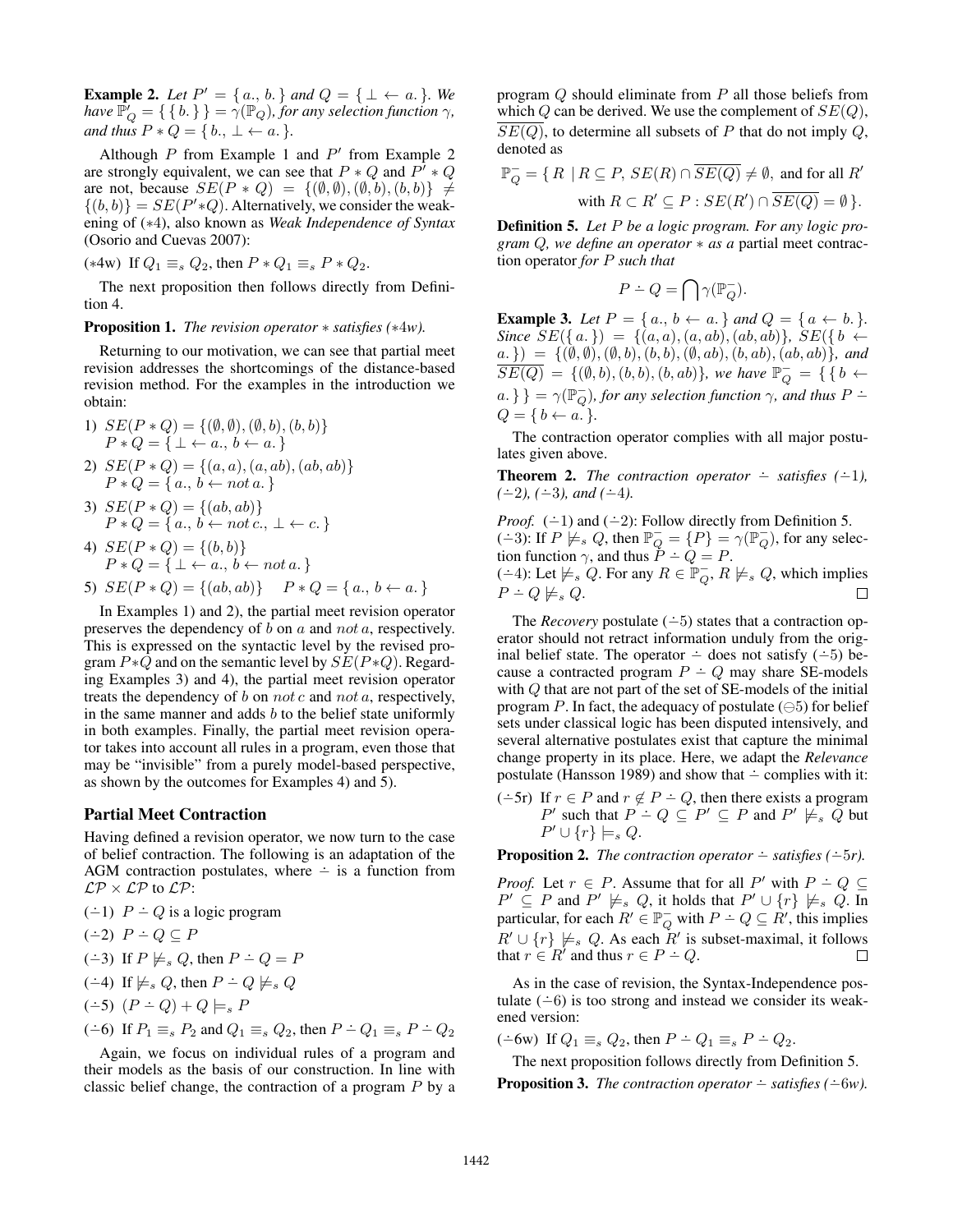### Localised Belief Change

The formation of a set of compatible sets requires that all possible combinations of all rules in a program are evaluated with respect to their sets of SE-models. When dealing with logic programs that contain a large number of rules, where only a small number of them are actually affected by the change operation, this procedure entails unreasonable costs. In this section, we present an algorithm to minimise these costs. We begin by identifying the subsets of a program, called *modules*, relevant to another program.

**Definition 6.** Let P be a logic program and  $a \in A$ . For *any rule*  $r \in P$  *with*  $a \in At(r)$ *, we recursively construct*  $M(P)_i^r|_a$  as

 $r \cup \{ r' \in P \mid At(r') \cap (At(r) \cup At(M(P)_{i-1}^r |_{a})) \setminus a \neq \emptyset \}$ 

*for*  $i > 0$  *and*  $M(P)_0^r|_a = \emptyset$ *.* 

Since P is finite and  $M(P)^{r}_{i}|_a$  is monotonic with respect to *i*, the sequence  $\bigcup_{i=0}^{\infty} M(P)^{r_i}_{i}$  will reach a fixpoint. We *denote the fixpoint by*  $\overline{M}(P)^r \vert_a$  *and call it the module of P* related to r including a *(or the* r-module including a*, if* P *is clear from the context).*

**Example 4.** Let  $r_1$ : a.,  $r_2$ :  $b \leftarrow a$ .,  $r_3$ :  $c \leftarrow not b$ . and  $P = \{r_1, r_2, r_3\}$ . The modules that can be con*structed from P are:*  $M(P)^{r_1}|_a = \{r_1\}, M(P)^{r_2}|_a =$  ${r_2, r_3}, M(P)^{r_2}|_b = {r_1, r_2}, M(P)^{r_3}|_b = {r_3},$  and  $M(P)^{r_3}|_c = \{r_1, r_2, r_3\}.$ 

Starting with a given atom  $a$  and a given rule  $r$  from  $P$ , the recursive definition first finds all rules in  $P$  that share atoms with  $r$  except for  $a$ . Then it finds all rules in  $P$  that share atoms with  $r$  or any of the rules found in the first step except for a, and so on. It does not matter whether atoms appear in the head or the body of a rule, or whether they occur with or without default negation. The resulting module is the collection of rules in  $P$  that are related to  $r$  through shared atoms. The reason for excluding  $a$  will become clear after the following definition of a set of modules.

**Definition 7.** Let P be a logic program. Given an atom  $a \in$ A*, we define the* set of all modules of P including a *as:*

$$
\mathcal{M}(P)|_a = \{ M(P)^r |_a \mid r \in P \text{ and } a \in At(r) \}.
$$

*Given a logic program* Q*, we define the* set of all modules of P relevant to Q *as:*

$$
\mathcal{M}(P)|_Q = \{ M(P)^r | a \mid r \in P \text{ and } a \in At(r) \cap At(Q) \}.
$$

Essentially, the definition of a set of modules extracts those rules from a program that may be affected during a revision or contraction by another program. It thus aims for the same goal as the language-splitting technique in propositional logic (Parikh 1999), which splits a knowledge base into several partitions either relevant or irrelevant to a belief change. However, a distinct feature in the previous definitions is the construction of a module based on *each* rule in which a certain atom occurs. This feature allows us to get a closer look at which rules may conflict with some given information. Consider the program  $\{a \leftarrow b_1, \perp \leftarrow b_2\}$ . If we were to add the information that "b holds" to this program, it would conflict with the latter rule but not with the

first one. By creating a module for each occurrence of  $b$ , we split the program into two modules (one for each rule) and can assess the compatibility of each module with the new information separately. Furthermore, by constructing modules for each individual atom occurring in  $Q$ , this ensures that we are dealing with minimal units of  $P$  in a change operation. Obviously, a module may not be unique to a certain rule or a certain given atom so that modules may overlap or coincide.

We say that a set of rules R *conflicts* with a program Q if  $SE(R) \cap SE(Q) = \emptyset$ . All rules of P that conflict with Q are included in some module or combination of modules from  $\mathcal{M}(P)|_Q.$ 

Proposition 4. *Let* P, Q *be satisfiable logic programs. For any*  $R \subseteq P$ *, if*  $SE(R) \cap SE(Q) = ∅$  *and*  $\forall R' \subset R$  :  $SE(R') \cap SE(Q) \neq \emptyset$ , then  $\exists \mathbb{M} \in 2^{\mathcal{M}(P)|_Q}$  such that  $R \subseteq$ UM.

*Proof.* Let P, Q be satisfiable logic programs and  $R \subseteq P$ such that  $SE(R) \cap SE(Q) = \emptyset$  and for each  $R' \subset R$ :  $SE(R') \cap SE(Q) \neq \emptyset$ . Then there exists some  $a_j \in \mathcal{A}$  such that  $a_i \in At(Q)$  and there exist one or more rules  $r_i \in R$ for each  $a_j$  such that  $a_j \in At(r_i)$ . For each  $r_i$ , there exists a corresponding  $r_i$ -module  $\hat{M}(P)^{r_i}|_{a_j}$  including  $a_j$ , such that  $r_i \in M(P)^{r_i}|_{a_j}$ . It follows from Definition 6 that for all remaining rules  $r' \in R \setminus r_i : r' \in \bigcup_{i,j} M(P)^{r_i} \vert_{a_j}.$  $\Box$ 

Corollary 1. *Let* P, Q *be logic programs and* P *be satisfiable.* Then  $SE(P) \cap SE(Q) = \emptyset$  *if and only if*  $SE(\bigcup \mathcal{M}(P)|_Q) \cap SE(Q) = \emptyset.$ 

*Proof.* "If": Since  $SE(P) \subseteq SE(\bigcup \mathcal{M}(P)|_Q)$ , if  $SE(\bigcup \mathcal{M}(P)|_Q) \cap SE(Q) = \emptyset$ , then also  $SE(P) \cap$  $SE(Q) = \emptyset$ .

"Only if": Follows from Proposition 4 if  $Q$  is satisfiable. Trivial if Q is not satisfiable.  $\Box$ 

|                                               | <b>Input:</b> a set M of modules, an operator $\circ$ , a program Q |                                                              |                                                   |  |
|-----------------------------------------------|---------------------------------------------------------------------|--------------------------------------------------------------|---------------------------------------------------|--|
| <b>Output:</b> the set $M$ of changed modules |                                                                     |                                                              |                                                   |  |
| $1\ n \leftarrow 1$ ;                         |                                                                     |                                                              |                                                   |  |
| 2 while $n \leq  \mathcal{M} $ do             |                                                                     |                                                              |                                                   |  |
| 3                                             |                                                                     | <b>foreach</b> $M \subseteq M$ such that $ M  = n$ <b>do</b> |                                                   |  |
| 4                                             |                                                                     |                                                              | if $\bigcup M \circ Q \neq \bigcup M$ then        |  |
| 5                                             |                                                                     |                                                              | foreach $M \in \mathbb{M}$ do                     |  |
| 6                                             |                                                                     |                                                              | replace M with $\bigcup \mathbb{M} \circ Q$ in M; |  |
| $\overline{7}$                                |                                                                     |                                                              | end                                               |  |
| 8                                             |                                                                     |                                                              | end                                               |  |
| $\boldsymbol{Q}$                              |                                                                     | end                                                          |                                                   |  |
| 10                                            |                                                                     |                                                              | $n \leftarrow n+1$ ;                              |  |
|                                               | 11 end                                                              |                                                              |                                                   |  |
| 12 return $\mathcal{M}$ :                     |                                                                     |                                                              |                                                   |  |

Algorithm 1 resolves potential conflicts for all possible combinations of modules by employing the partial meet revision and contraction operators defined above. It performs a bottom-up construction by first taking all 1-combinations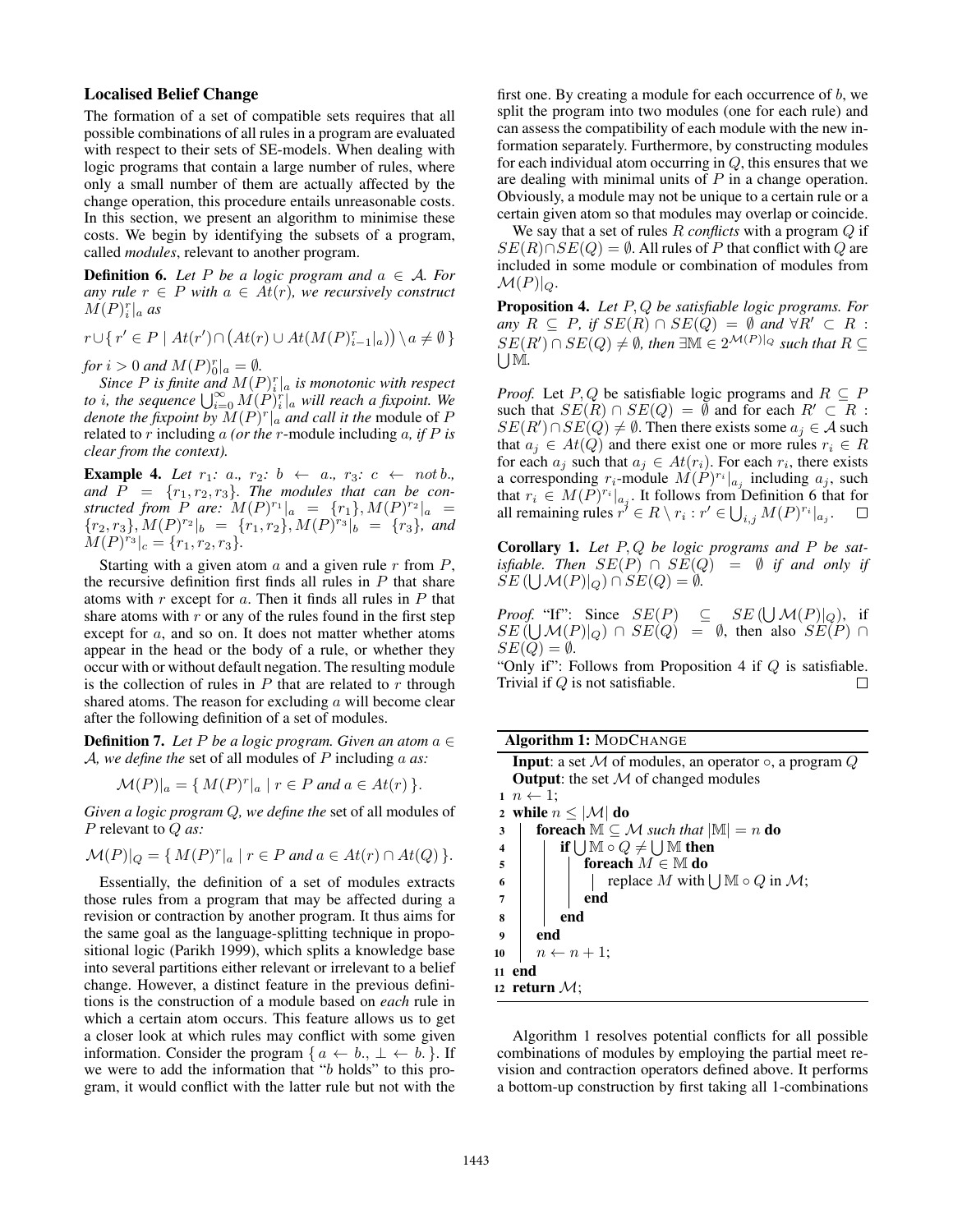(singleton sets of modules) of  $M$  and substituting a module with its changed version if they are not the same. It then takes all 2-combinations of  $M$ , which may now contain some changed modules, and replaces each module of the combination with the changed version of the combination if required. Replacing *each* module of a combination with the outcome guarantees that the algorithm considers all possible combinations. The algorithm terminates after handling the combination of all modules in  $M$ .

The next theorem states that, given any selection function  $\gamma$ , the algorithm MODCHANGE reduces a partial meet revision or contraction operation on a logic program to the revision or contraction operation on the relevant subsets of that program.

**Theorem 3.** For any two logic programs  $P, Q$ , let  $P \setminus Q$  $\mathcal{M}(P)|_Q = \{ \, r \, \in \, P \, \mid \, \forall M \, \in \, \mathcal{M}(P)|_Q \, : \, r \, \not \in \, M \, \}$  and  $\mathcal{M}(P)|_{Q}^{\delta}$  denote the output of Algorithm 1 for the inputs  $\mathcal{M}(P)|_{Q}^{\cap Q}, \circ \in \{*,\div\}$ U  $\div$ *}, and Q. Then*  $P \ast Q = P \setminus \mathcal{M}(P)|_Q +$  $\mathcal{M}(P)|_{Q}^{1} + Q$  (or  $P - Q = P \setminus \mathcal{M}(P)|_{Q} + \bigcup \mathcal{M}(P)|_{Q}^{1}$ *respectively) for some selection function*  $\gamma$  *over*  $\mathbb{P}_Q$  *(* $\mathbb{P}_Q^+$ *, respectively).*

*Proof.* To prove the equation for revision, we need to show that  $P \setminus \mathcal{M}(P)|_Q + \bigcup \mathcal{M}(P)|_Q^* = \bigcap \gamma(\mathbb{P}_Q)$  for some  $\gamma$ . Let  $Z \subseteq P$  be the set of rules that are eliminated during the revision operation, i.e.,  $P * Q = \bigcap \gamma(\mathbb{P}_Q) + Q = P \setminus Z + Q$ , and let  $Z^i \subseteq P$  be the set of rules that are eliminated by MODCHANGE.

We first show that  $Z \subseteq Z'$ . Assume that  $Z' = \emptyset$  until the last iteration of the while-loop. In the last iteration, we have U  $n = |\mathcal{M}(P)|_Q|$  and MODCHANGE computes  $\mathcal{M}(P)|_Q * Q = \bigcup \mathcal{M}(P)|_Q^*$ . Since  $At(P \setminus \mathcal{M}(P)|_Q) \cap$  $At(\bigcup \mathcal{M}(P)|_Q) = \emptyset$ , it holds that  $P \setminus \mathcal{M}(P)|_Q +$  $\bigcup\mathcal{\breve{M}}(P)|_{Q}^{*}=P\setminus\mathcal{M}(P)|_{Q}+(\bigcup\mathcal{M}(P)|_{Q}*Q)=\left(\v(P\setminus\mathcal{M}(P))\right)_{Q}^{*}$  $\mathcal{M}(P)|_Q) \cup \bigcup \mathcal{M}(P)|_Q) * Q = P * Q$  for some  $\gamma$  over  $\mathbb{P}_Q$ .

We now show that  $\check{Z}' \subseteq Z$ . Assume that each revision operation in the following is the most restrictive type, that is, for any set  $M$ ,  $\gamma(M) = M$ . Thus, if  $r \in \bigcap \gamma(\mathbb{P}_Q)$ , then  $r \in R$  for all  $R \in \mathbb{P}_Q$ . For each M as specified in Line 3 of MODCHANGE, let  $\vec{z}$  be the set of rules eliminated during the revision of  $\bigcup M$  by  $Q: z' = \bigcup M \setminus (\bigcup M * Q)$ . From  $SE(P) \subseteq SE(\bigcup \mathbb{M})$  it then follows that  $z' \cap \bigcap \gamma(\mathbb{P}_Q) = \emptyset$ . Consequently,  $Z' \cap \bigcap \gamma(\mathbb{P}_Q) = \emptyset$ .  $\Box$ 

Analogous for contraction.

#### **Discussion**

In this paper, we have presented expansion, revision, and contraction operators to execute belief change actions on logic programs. By using the monotonic SE-model semantics and the notion of a compatible set, we were able to directly adapt a partial meet construction from classical logic. The advantage of our approach is that it performs belief change on the semantic level with respect to the SE-models of programs, while at the same time preserving the syntactic information represented by their rules. Furthermore, we showed that the operators exhibit desirable properties. They satisfy nearly the entire set of adapted postulates. As intended, the Syntax-Independence postulate does not hold

but its weakened version does. In the case of the highlydisputed Recovery postulate, we adapted a well-established alternative and showed compliance. Finally, we developed a module-based algorithm that prunes a partial meet revision or contraction operation to performing the change only on the relevant subsets of a program.

Our work was motivated by identifying some shortcomings of the distance-based approach to logic program revision (Delgrande et al. 2013). We showed that our partial meet revision operator addresses these drawbacks and possesses similar properties regarding the AGM rationality postulates. Additionally, the choice of a partial meet construction based on compatible sets facilitated a natural definition of model-based contraction for logic programs, the first in this field to the best of our knowledge.

Following the distance-based construction of logic program revision reviewed above, representation theorems have been given (Delgrande, Peppas, and Woltran 2013; Schwind and Inoue 2013), which state that any logic program revision operator satisfying the adapted set of AGM postulates can be suitably characterised by some preorder over a set of SE-interpretations. It is left for future work to show that the partial meet revision operator defined here can be characterised in terms of such a preorder.

A more syntax-oriented proposal is the *belief base* approach to logic program revision (Krümpelmann and Kern-Isberner 2012), which understands a belief state as a set of rules. Its revision operation first finds all subsets of a program that are consistent with the revising program under answer set semantics, and then employs a selection function over these subsets, similar to our revision method. However, to guarantee satisfiability of the revision outcome, the selection function is restricted to choosing exactly one subset. The *program-level* approach to revision (Delgrande 2010) is also based on answer set semantics and as such faces similar obstacles. It makes use of three-valued answer sets during the revision operation to satisfy a core subset of the AGM postulates.

The landscape of logic program "update" operators has been reviewed exhaustively, for a detailed overview see (Slota 2012). Of interest here is the *exception-based update* approach (Slota and Leite 2012), which regards a program as the collection of the sets of *RE-models* of its rules, an extension of SE-models. In the update operation, exceptions in the form of RE-models are added to all sets of RE-models of the initial program that are incompatible with respect to the RE-models of the updating program. In contrast to our method, this approach is a purely semantic one and determines incompatibilities between two sets of RE-models by finding differences in the truth values of atoms occurring in both sets.

Regarding classical logics, Nebel (1991) introduced *base revision* which takes syntactic information into consideration as a measure for revising beliefs in a minimal way. As it is a fully syntax-based operation, however, revising two knowledge bases that represent the same belief state with the same information may lead to different resulting belief states. Partial meet constructions have so far been adapted predominantly to monotonic non-classical for